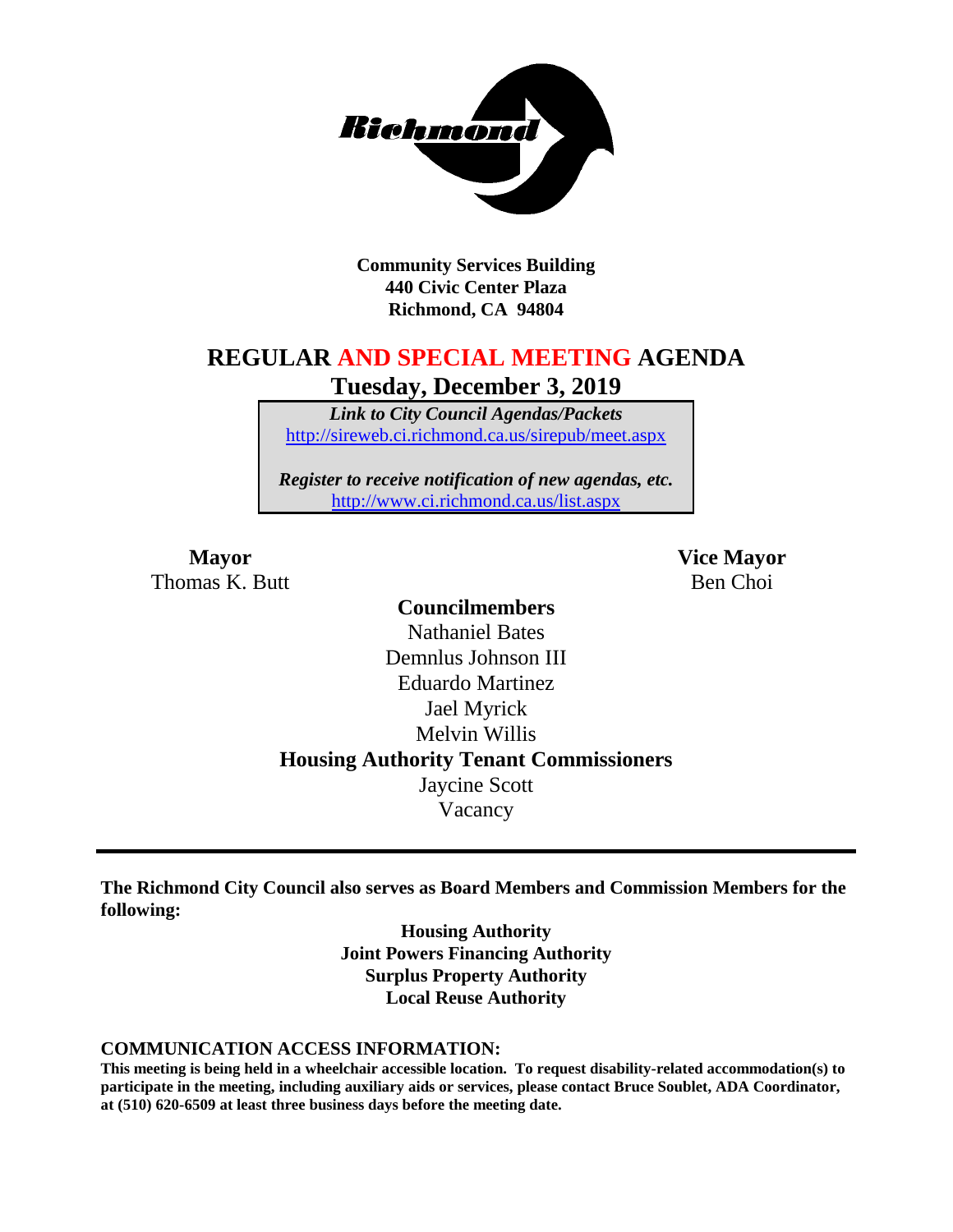# **MEETING PROCEDURES**

The City of Richmond encourages community participation at its City Council meetings and has established procedures that are intended to accommodate public input in a timely and time-sensitive way. As a courtesy to all members of the public who wish to participate in City Council meetings, please observe the following procedures:

**PUBLIC COMMENT ON AGENDA ITEMS:** Anyone who desires to address the City Council on items appearing on the agenda must complete and file a pink speaker's card with the City Clerk **prior** to the City Council's consideration of the item. Once the City Clerk has announced the item, no person shall be permitted to speak on the item other than those persons who have submitted their names to the City Clerk. Your name will be called when the item is announced for discussion. **Each speaker will be allowed up to TWO (2) MINUTES to address the City Council on NON-PUBLIC HEARING items listed on the agenda. Speakers are allowed up to THREE (3) minutes on PUBLIC HEARING items.**

**OPEN FORUM FOR PUBLIC COMMENT:** Individuals who would like to address the City Council on matters not listed on the agenda or on items remaining on the consent calendar may do so under Open Forum. All speakers must complete and file a pink speaker's card with the City Clerk **prior** to the commencement of Open Forum. The amount of time allotted to individual speakers shall be determined based on the number of persons requesting to speak during this item. **The time allocation for each speaker will be as follows:** 15 or fewer speakers, a maximum of 2 minutes; 16 to 24 speakers, a maximum of 1 and one-half minutes; and 25 or more speakers, a maximum of 1 minute.

### **SPEAKERS ARE REQUESTED TO OCCUPY THE RESERVED SEATS IN THE FRONT ROW BEHIND THE SPEAKER'S PODIUM AS THEIR NAME IS ANNOUNCED BY THE CITY CLERK.**

**CONSENT CALENDAR:** Consent Calendar items are considered routine and will be enacted, approved or adopted by one motion unless a request for removal for discussion or explanation is received from the audience or the City Council. A member of the audience requesting to remove an item from the consent calendar that is sponsored by City staff must first complete a speaker's card and discuss the item with a City staff person who has knowledge of the subject material **prior** to filing the card with the City Clerk and **prior** to the City Council's consideration of Agenda Review. Councilmembers who request to remove an item from the consent calendar must do so during Agenda Review. An item removed from the Consent Calendar may be placed anywhere on the agenda following the City Council's agenda review.

**CONDUCT AT MEETINGS:** Richmond City Council meetings are limited public forums during which the City strives to provide an open, safe atmosphere and promote robust public debate. Members of the public, however, must comply with state law, as well as the City's laws and procedures and may not actually disrupt the orderly conduct of these meetings. The public, for example, may not shout or use amplifying devices, must submit comment cards and speak during their allotted time, may not create a physical disturbance, may not speak on matters unrelated to issues within the jurisdiction of the City Council or the agenda item at hand, and may not cause immediate threats to public safety.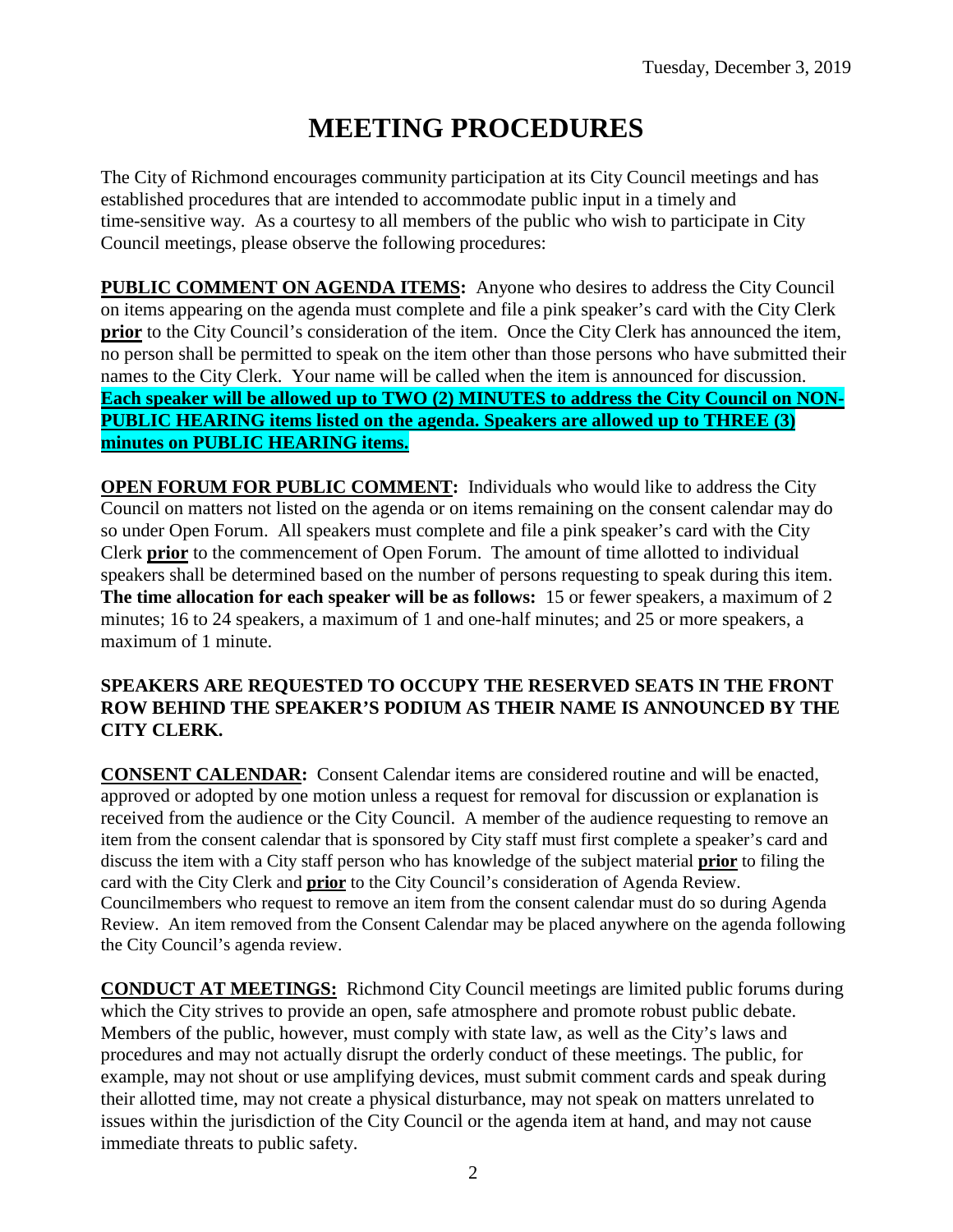**CITY HARASSMENT POLICY:** The City invites public comment and critique about its operations, including comment about the performance of its public officials and employees, at the public meetings of the City Council and boards and commissions. However, discriminatory or harassing comments about or in the presence of City employees, even comments by third parties, may create a hostile work environment, if severe or pervasive. The City prohibits harassment against an applicant, employee, or contractor on the basis of race, religious creed, color, national origin, ancestry, physical disability, medical condition, mental disability, marital status, sex (including pregnancy, childbirth, and related medical conditions), sexual orientation, gender identity, age or veteran status, or any other characteristic protected by federal, state or local law. In order to acknowledge the public's right to comment on City operations at public meetings, which could include comments that violate the City's harassment policy if such comments do not cause an actual disruption under the Council Rules and Procedures, while taking reasonable steps to protect City employees from discrimination and harassment, City Boards and Commissions shall adhere to the following procedures. If any person makes a harassing remark at a public meeting that violates the above City policy prohibiting harassment, the presiding officer of the meeting may, at the conclusion of the speaker's remarks and allotted time: (a) remind the public that the City's Policy Regarding Harassment of its Employees is contained in the written posted agenda; and (b) state that comments in violation of City policy are not condoned by the City and will play no role in City decisions. If any person makes a harassing remark at a public meeting that violates the above City policy, any City employee in the room who is offended by remarks violating the City's policy is excused from attendance at the meeting. No City employee is compelled to remain in attendance where it appears likely that speakers will make further harassing comments. If an employee leaves a City meeting for this reason, the presiding officer may send a designee to notify any offended employee who has left the meeting when those comments are likely concluded so that the employee may return to the meeting. The presiding officer may remind an employee or any council or board or commission member that he or she may leave the meeting if a remark violating the City's harassment policy is made. These procedures supplement the Council Rules and Procedures relating to disruption of orderly conduct at Council meetings.

Any law enforcement officer on duty or whose service is commanded by the presiding officer shall be Sergeant-at-Arms of the Council meetings. He/she, or they, shall carry out all orders and instructions given by the presiding officer for the purpose of maintaining order and decorum at the Council meetings (City Council Rules of Procedure and Order Section III F, RMC Section 2.12.030).

**\*\*\*\*\*\*\*\*\*\*\*\*\*\*\*\*\*\*\*\*\*\*\*\*\*\*\*\*\*\*\*\*\*\*\*\*\*\*\*\*\*\*\*\*\*\*\*\*\*\*\*\*\*\*\*\*\*\***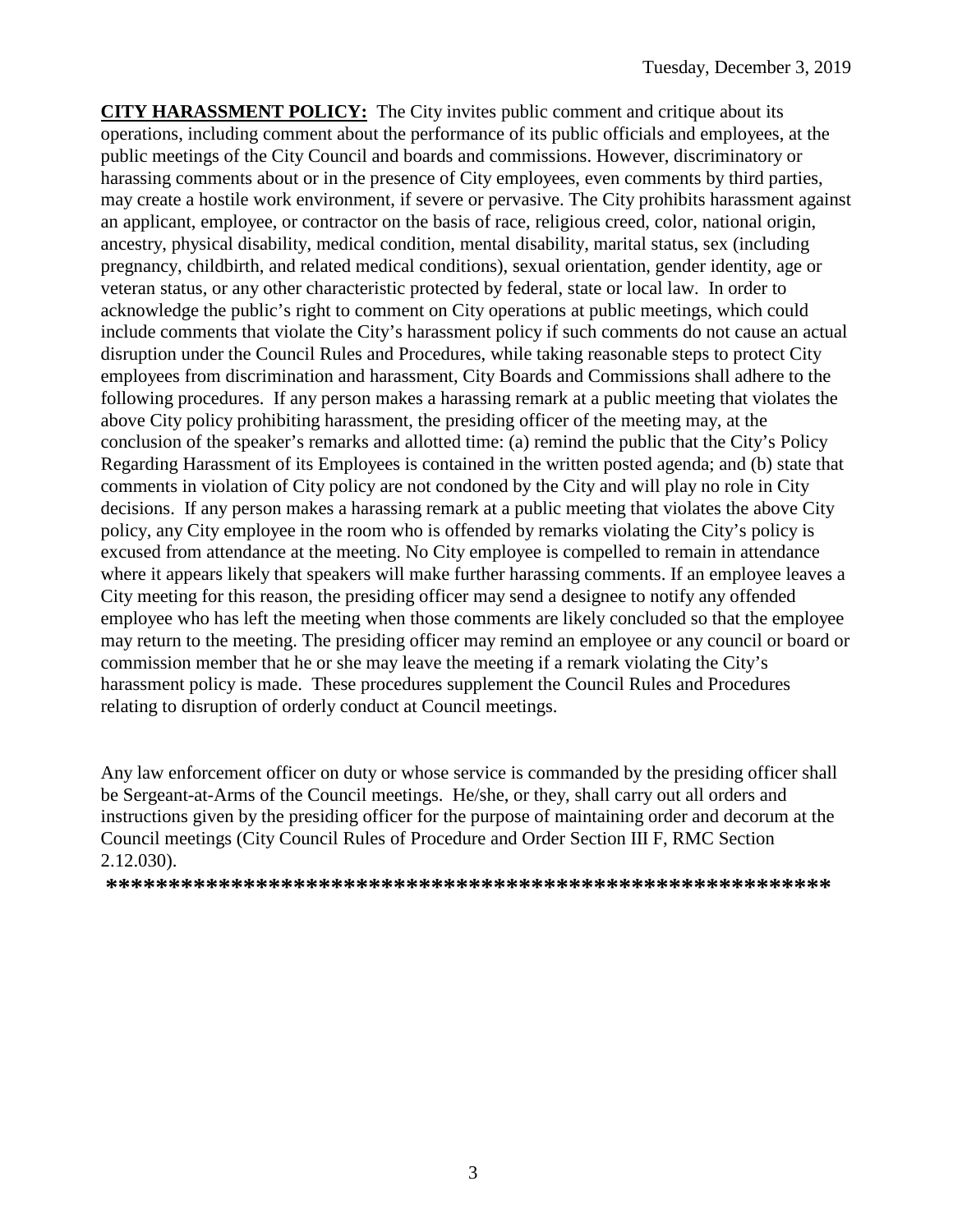# **OPEN SESSION TO HEAR PUBLIC COMMENT BEFORE CLOSED SESSION**

5:00 p.m.

### **A. ROLL CALL**

### **B. PUBLIC COMMENT BEFORE CLOSED SESSION**

#### **C. ADJOURN TO CLOSED SESSION**

### **CLOSED SESSION**

Shimada Room of the Community Services Building

#### **CITY COUNCIL**

CONFERENCE WITH LEGAL COUNSEL - ANTICIPATED LITIGATION (Significant exposure to litigation pursuant to paragraph (2) or (3) of Subdivision (d) [as applicable] of Government Code Section 54956.9):

Two cases

CONFERENCE WITH LABOR NEGOTIATORS (Government Code Section 54957.6):

Agency Representatives: Lisa Stephenson, Belinda Warner, Bruce Soublet, Maria Blue, and Jack Hughes Employee organization: Service Employees International Union (SEIU Local 1021)

PUBLIC EMPLOYEE PERFORMANCE EVALUATION (Government Code Section 54957):

Community Police Review Commission Investigative Officer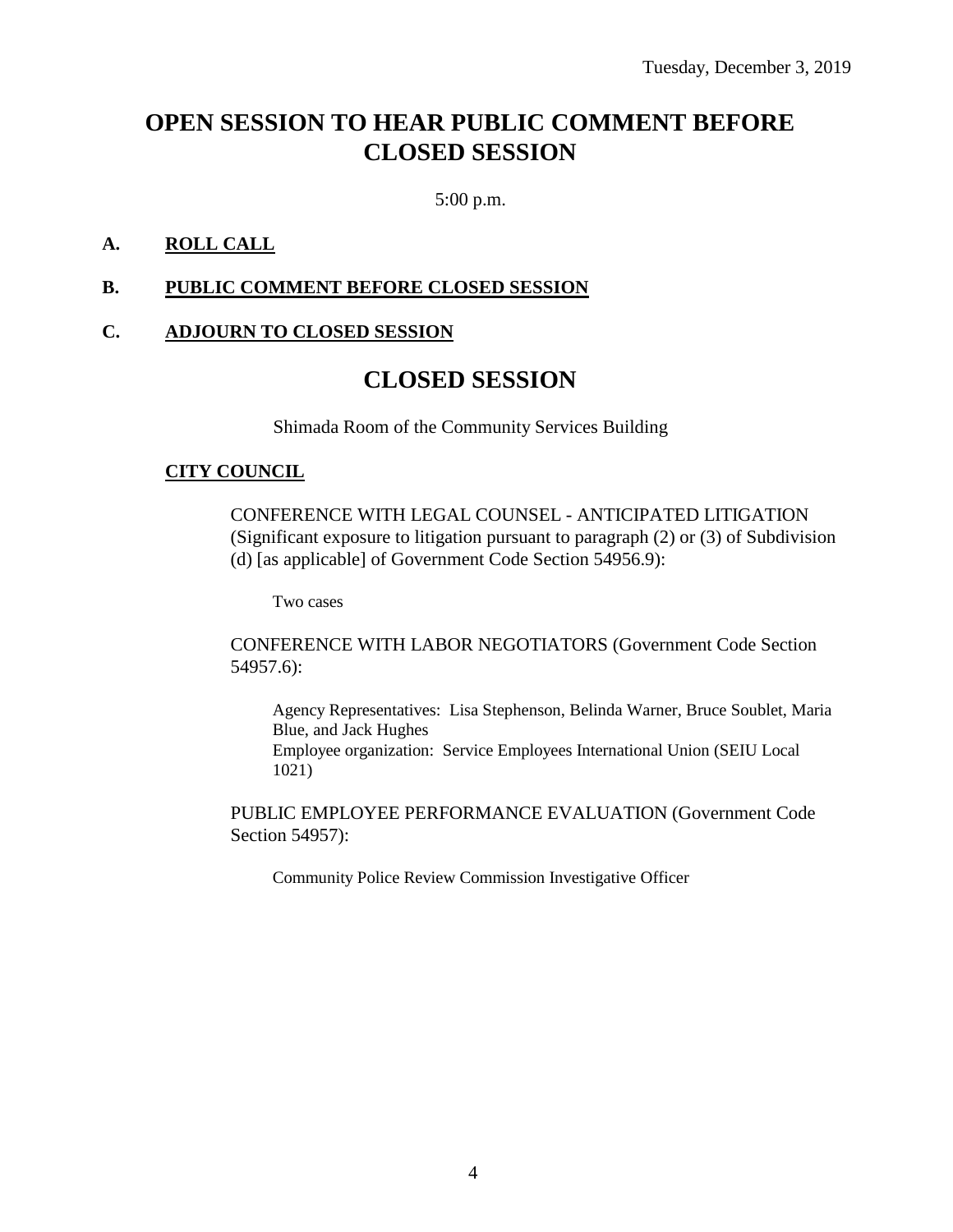# **REGULAR AND SPECIAL MEETING OF THE RICHMOND CITY COUNCIL**

6:30 p.m.

- **A. PLEDGE TO THE FLAG**
- **B. ROLL CALL**
- **C. STATEMENT OF CONFLICT OF INTEREST**
- **D. AGENDA REVIEW**
- **E. REPORT FROM THE CITY ATTORNEY OF FINAL DECISIONS MADE DURING CLOSED SESSION**
- **F. REPORT FROM THE CITY MANAGER**
- **G. OPEN FORUM FOR PUBLIC COMMENT**

#### **H. CITY COUNCIL CONSENT CALENDAR**

- **H-1.** APPROVE a contract with the Oakland Private Industry Council to be the Contracting and Vendor Pay Agent for Individual Training Accounts and On-the-Job Training activities for the Workforce Innovation and Opportunity Act (WIOA) program participants. The contract term will be November 26, 2019, through June 30, 2021. The contract will be for a total amount not to exceed \$141,645 - Employment and Training Department (Sal Vaca 307-8021/Rosemary Viramontes 307-8023).
- **H-2.** APPROVE a contract with the National Association of Training and Environmental Consulting (NATEC) International, Inc. for a series of hazardous materials training classes as part of the RichmondBUILD pre-apprenticeship training program. The contract term will be November 26, 2019, through June 30, 2021, for a total contract amount not to exceed \$46,000 - Employment and Training Department (Sal Vaca 307-8021/Fred Lucero 307-8023).
- **H-3.** ADOPT a resolution to ACCEPT and APPROPRIATE into the Fiscal Year 2019-20 budget \$250,000 in state grant funds received from the State of California Workforce Development Board, \$20,250 in state grant funds from the California Workforce Development Board passed through the Oakland Private Industry Council, and \$200,000 in federal grant funds from the Environmental Protection Agency - Employment and Training Department (Sal Vaca/Jill Perry 307-8023).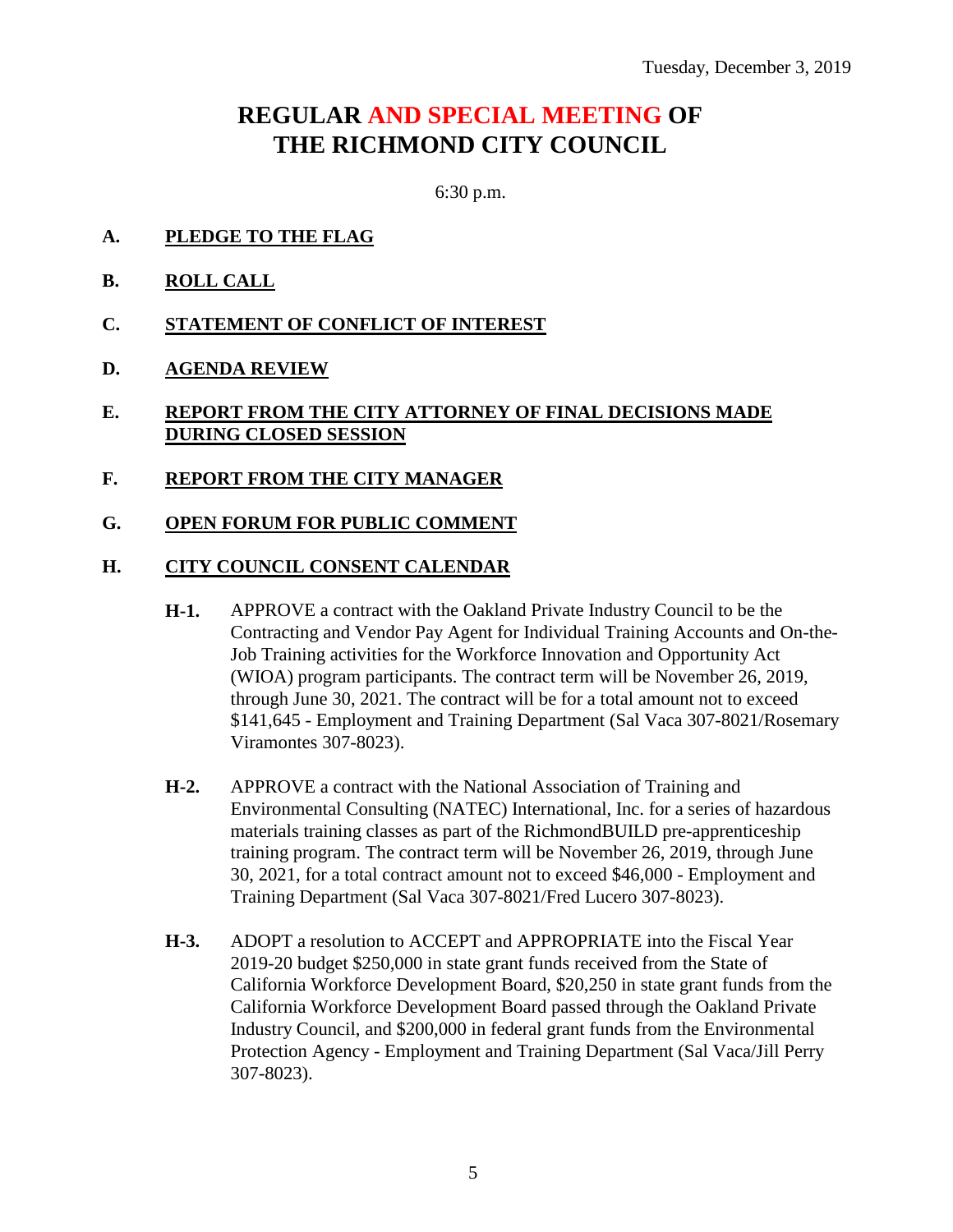- **H-4.** RECEIVE the City's Investment and Cash Balance Report for the month of October 2019 - Finance Department (Belinda Brown 620-6740).
- **H-5.** RECEIVE the annual year-end developer fee report as required pursuant to Section 66006 of the Government Code - Finance Department (Belinda Brown/Markisha Guillory/Vrenesia Ward 621-1211).
- **H-6.** AUTHORIZE the city manager to execute a second amendment to the lease agreement between the City of Richmond and County of Contra Costa, to allow the County to continue to provide child care services at 5050 Hartnett Avenue through June 30, 2024. The lease rental rate is \$1.00 plus \$2,460 per year for water and sewer services - City Manager's Office (Steven Falk/Craig Murray 620-6512).
- **H-7.** APPROVE a professional services agreement with CSW/ST2, Stuber, Stroeh Engineering Group, Inc. (Robert Stevens, Engineer) for engineering and program management services to support pavement and utility rehabilitation at Point Potrero Marine Terminal, and other engineering services at the Port of Richmond, for a term of one year (July 1, 2019, through July 1, 2020) in an amount not to exceed \$95,000 - Port Department (Jim Matzorkis 215-4600).
- **H-8.** ADOPT a resolution amending Fiscal Year 2019-20 Stormwater Capital Improvement Budget in the amount of \$27,290 and APPROVE the emergency justification for Veolia Water to pay Traffic Management Inc. for additional traffic control measures at the Valley View Sink Hole location - Water Resource Recovery Department (Yader Bermudez 774-6300).
- **H-9.** ADOPT a resolution amending the City of Richmond's Position Classification Plan to add four (4) new classifications: Deputy City Manager, Community Development Director, Library and Community Services Director, and Public Works Director - Human Resources Department (Lisa Stephenson/Donna Newton 620-6600).
- **H-10.** INTRODUCE an ordinance (first reading) to establish wages, salary, and compensation for Deputy City Manager (Salary Range No. 5.5. \$12,338 - \$19,640); Community Development Director (Salary Range No. 5.2. \$11,801 - \$18,785), Library and Community Services Director (Salary Range No. 5.1 \$10,728 - \$17,078) and Public Works Director (Salary Range No. 5.1 \$10,728 - \$17,078) classifications - Human Resources Department - (Lisa Stephenson/Donna Newton 620-6600).
- **H-11.** APPROVE the minutes of the October 15 and 22, 2019, and the November 5, 2019, Regular City Council Meetings, and the November 12 and 23, 2019, Special City Council Meetings - City Clerk's Office (Pamela Christian 620- 6513).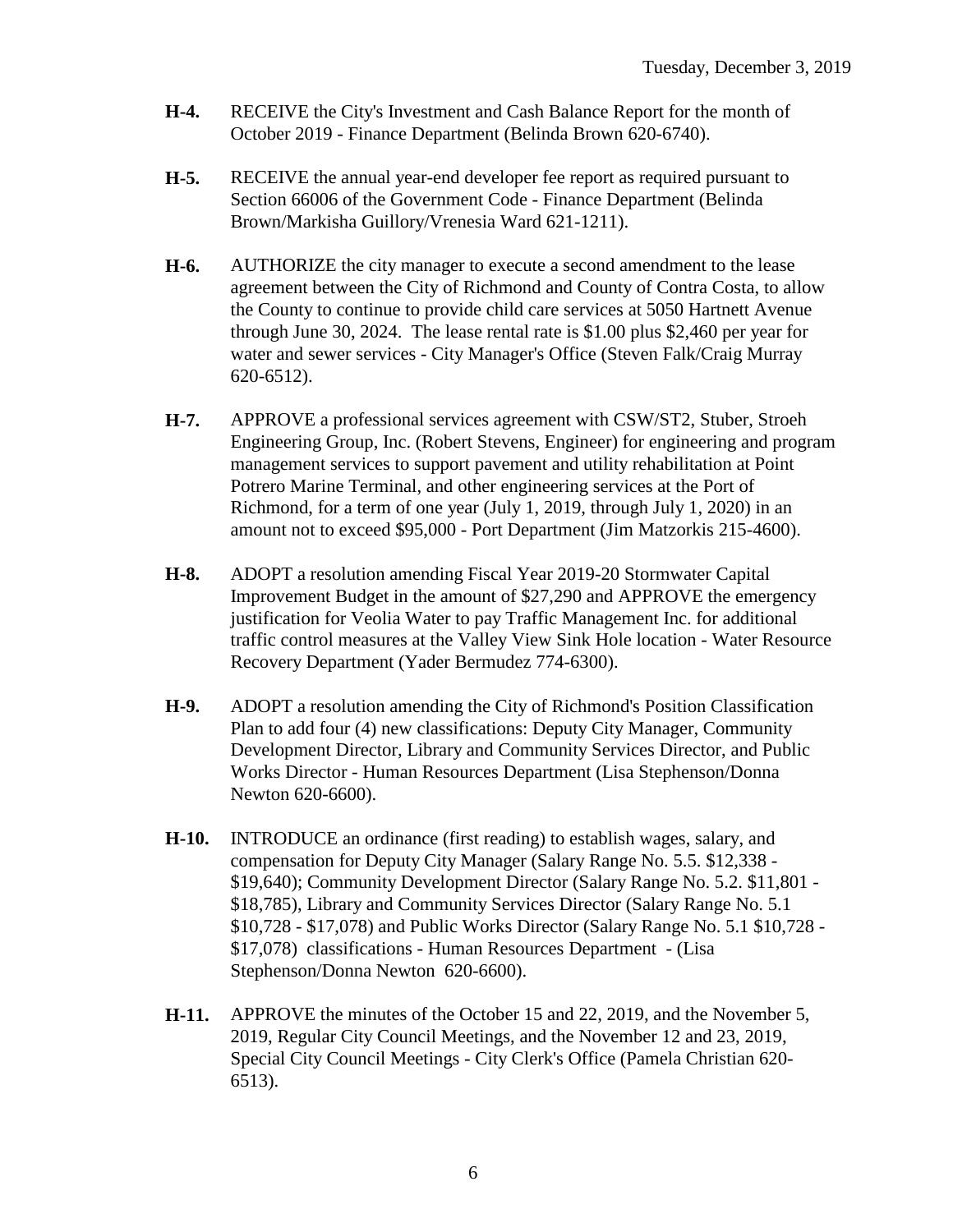- **H-12.** DIRECT the city manager and staff to explore potential revenue enhancement and cost recovery measures, including researching and preparing potential ballot measures for City Council consideration, and AUTHORIZE the city manager to hire a consultant for an amount not to exceed \$25,000 to analyze potential revenues and expenditures for Kids First - Office of the Mayor (Mayor Tom Butt 620-6503).
- **H-13.** APPROVE an appointment to the Commission on Aging: APPOINT Frances Smith, new appointment, seat #13, filling an unexpired term with an expiration date May 19, 2023 - Office of the Mayor (Mayor Tom Butt 620-6503).
- **H-14.** APPROVE appointments to the Citizens Police Review Commission; APPOINT Yenny Garcia, re-appointment, seat #4, term expiration date November 1, 2022, and Diego Garcia, re- appointment, seat #9, term expiration date November 1, 2022 - Office of the Mayor (Mayor Tom Butt 620-6503).
- **H-15.** APPROVE an appointment to update the Housing Advisory Commission: APPOINT Preston Lam., re-appointment, seat #4, term expiration date November 1, 2021, and Carol Hegstrom, re-appointment, seat #5, term expiration date November 1, 2021 - Office of the Mayor (Mayor Tom Butt 620-6503).
- **H-16.** APPROVE appointment to the Recreation and Parks Commission: APPOINT Joey Smith, re-appointment, seat #4, term expiration date October 26, 2021, Allison Blakely, new appointment, seat #7, term expiration date October 26, 2021, Maryn Hurlbut, re-appointment, seat #8, term expiration date October 26, 2021 - Office of the Mayor (Mayor Tom Butt 620-6503).
- **H-17.** ADOPT a resolution barring the City of Richmond from purchasing or leasing non-electric vehicles, including hybrids, from automobile manufacturers that refuse to support the State of California's vehicle emissions regulations - Office of the Mayor (Mayor Tom Butt 620-6503).
- **H-18.** APPROVE a Contract Amendment (No. 1) with Analytical Environmental Services (AES) to increase its contract by \$500,000, for a total contract amount not to exceed \$1,500,000 through June 30, 2022, to continue providing on-call Professional Environmental Consulting Services - Planning and Building Services Department (Lina Velasco 620-6706).
- **H-19.** ADOPT an ordinance (second reading) amending Richmond Municipal Code (RMC) Article VI, Building Regulations by revising Chapters 6.02 and 6.04 (adopting the 2019 California Building Standards Code), and repealing Chapters 6.16, 6.20, 6.28 (which are superseded by the 2019 codes and incorporated into Richmond Municipal Code [RMC] Chapter 6.04) and 6.46 (which has been superseded by the California Green Building Standards Code incorporated into Chapter 6.04) - Planning and Building Services Department (Lina Velasco 620- 6706).